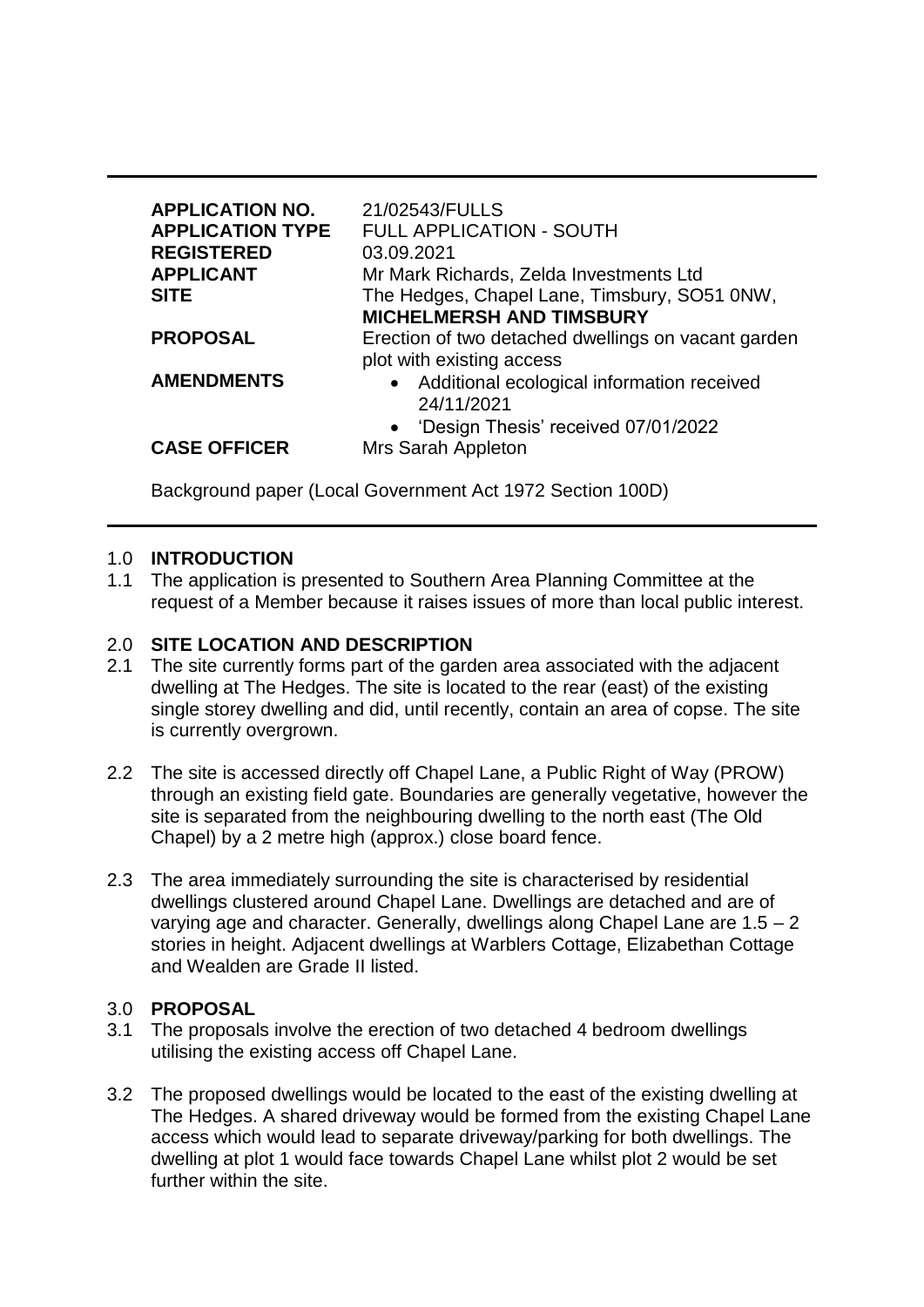- 3.3 The dwellings would be 1.5 stories with a maximum ridge height of approximately 7.5 metres. The roofs of the dwellings would be hipped and accommodation at first floor level would be provided with pitched roof dormer windows. Each dwelling would include a front and rear 1.5 storey projection.
- 3.4 The materials to be used in the construction of the external surfaces of the dwellings would include:

Plot 1:

- Brick
- Timber boarding at first floor
- Plain roof tiles
- Windows, doors and rainwater goods to be UPVC.

Plot 2:

- Brick quoins and plinth
- Timber boarding at first floor
- Render
- Slate roof
- Windows, doors and rainwater goods to be UPVC.

Boundary treatments would consist of new hedging and additional planting would be provided within the site.

#### 4.0 **HISTORY**

4.1 20/02811/FULLS - Erection of two detached dwellings on vacant garden plot with existing access – WITHDRAWN 05/01/2021

#### 5.0 **CONSULTATIONS**

- 5.1 **Highways**  No objections
- 5.2 **Landscape**  No objection subject to conditions
- 5.3 **Ecology** No objection subject to conditions
- 5.4 **Rights of way**  Comment:

*"Should this application be granted permission, construction traffic will need to cross the public rights of way. We advise that this route should be kept open throughout the construction period, and an appropriate traffic management system secured and implemented through condition to ensure the safety and convenience of the users of the rights of way…."* 

#### 5.5 **Natural England** – No objection

#### 6.0 **REPRESENTATIONS** Expired 11.02.2022

Please note that the below summarises comments received in both the first, and second rounds of notification (in relation to the submission of additional information).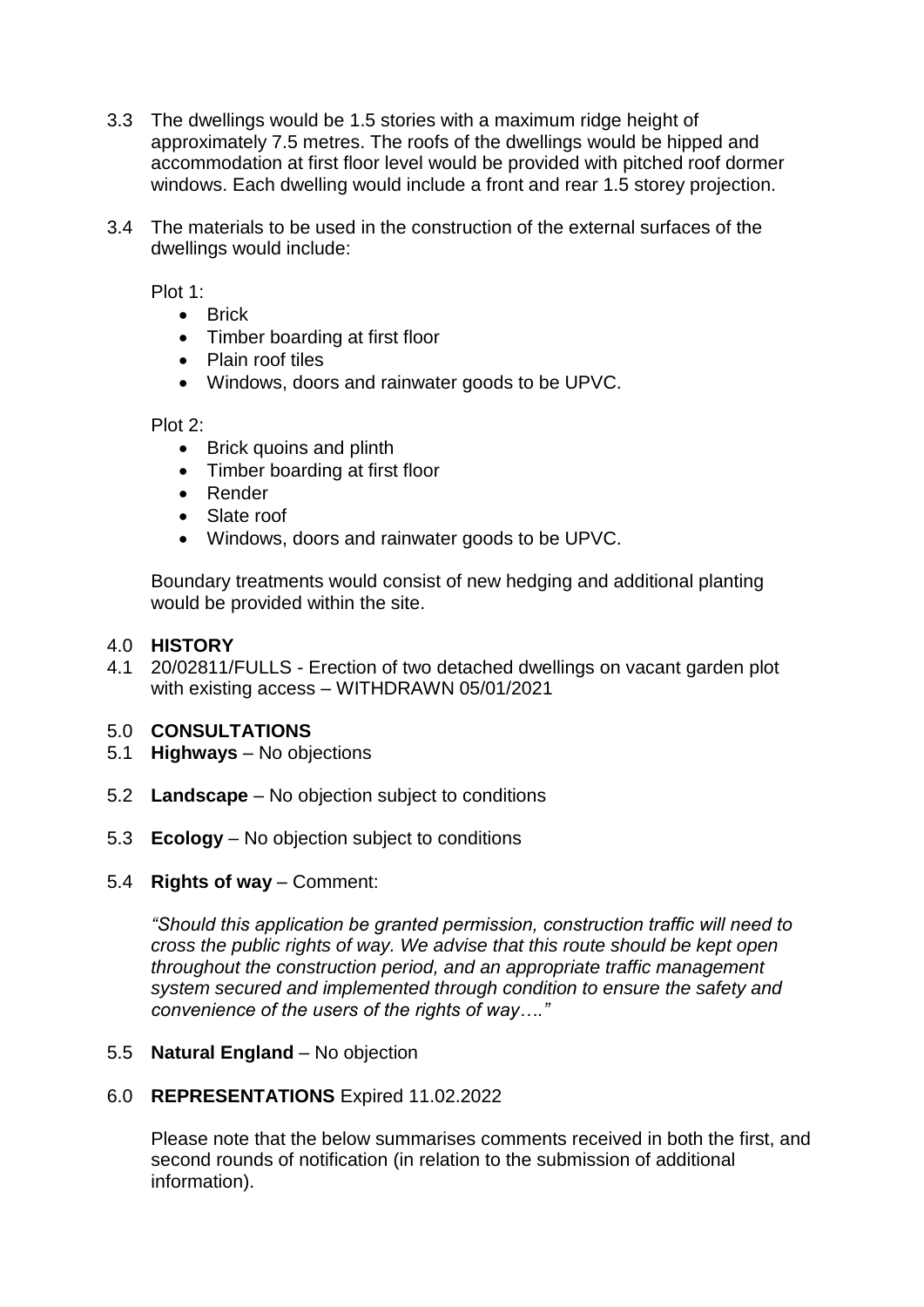- 6.1 **Michelmersh and Timsbury Parish Council** Object on the following grounds (summarised):
	- Addition of a further 2 houses would represent overdevelopment
	- Council regrets that the rural character of Chapel Lane has been eroded by recent developments and is anxious that the surroundings are not further damaged.
	- Additional houses would have a significant adverse impact on the character of the area because of their bulk, appearance and closeness to each other and to adjoining properties.
	- House designs lack interest, do not reflect local styles and are inappropriate in this location – they are more suited to a suburban estate.
	- Access off Chapel Lane has not been used for many years and is restricted due to its width. There is limited scope for turning in the lane. Would appear that creating access into the site would result in the loss of hedgerow which would reduce screening between the houses and the lane.
	- The siting of the houses would result in tandem (backland) development, contrary to the recommendation in the Village Design Statement and not in keeping with the local character.
	- Does not consider that the additional information ('Design Thesis') has any relevance. Document ignores the point that the dwellings would only be visible in the context of Chapel Lane.
	- Extensive comparisons between the proposals and the design and configurations of houses on other roads in the village are not relevant.
	- Comparisons of plot sizes between the proposed development and other local houses are very selective. No comparisons are made with Pond House or Warblers Cottage.
	- Existing dwelling at The Hedges currently occupies an extensive plot that would only be reduced to the area shown if the new houses are built.
- 6.2 **Romsey & District Society**  Object on the following grounds (summarised):
	- Objections from residents concerned about backland development seem valid.
	- The layout and design of the proposed dwellings appear to be a replication of a typical urban housing estate aesthetic inappropriate to this location.
	- Suspicious of the access road should directed towards Pond Cottage.
	- Application appears to be overdevelopment possibly a single dwelling with a higher standard of design would be more suitable.
	- Submitted 'Design Thesis' does not overcome original objection the scheme still constitutes a backland form of development and on this basis the objection is maintained.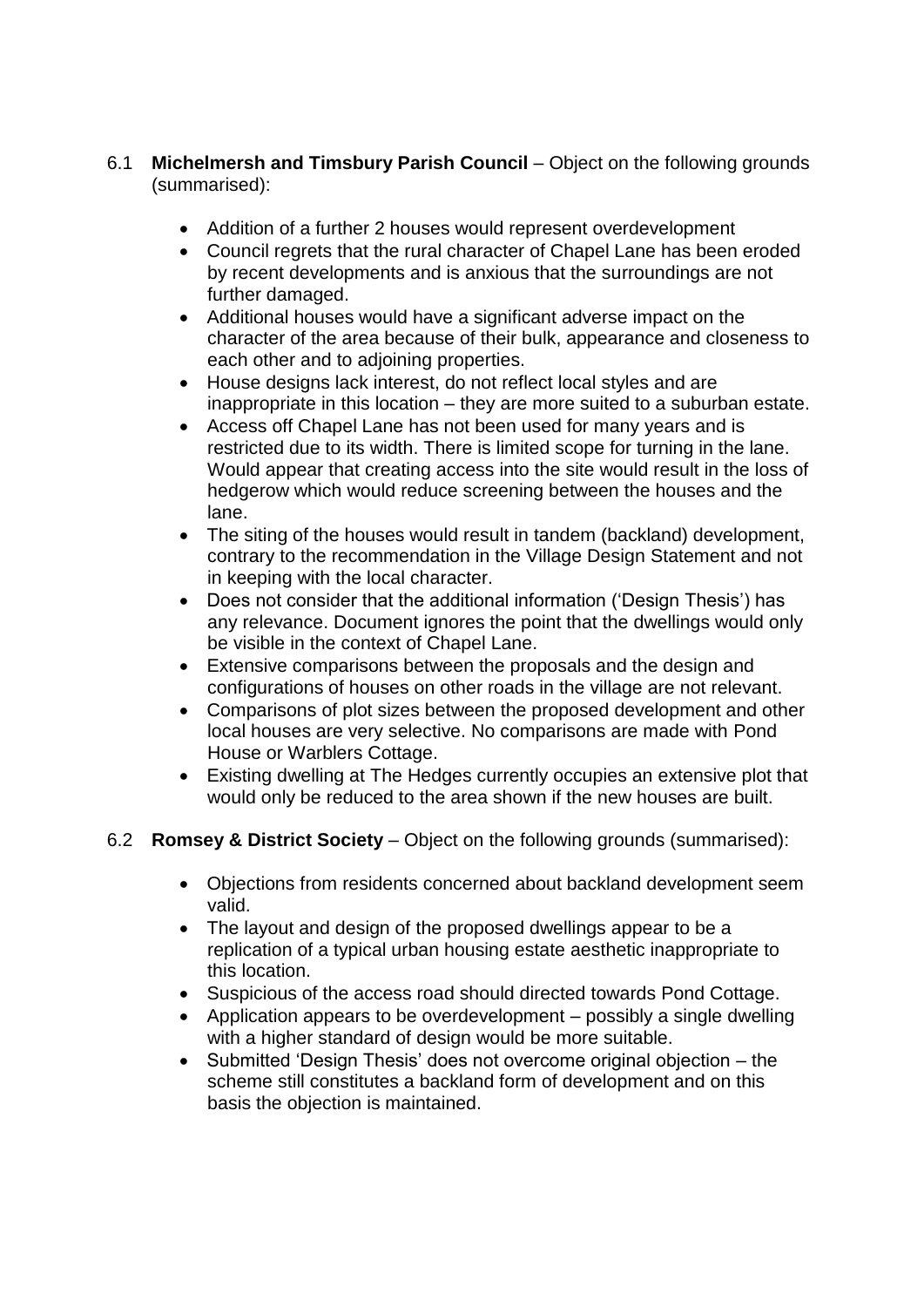6.3 **7 x Letters** Objecting to the proposals on the following grounds (summarised):

## Layout and design

- Proposals would result in tandem and overdevelopment of the site particularly when considering that a site to the front of The Hedges has been developed into 2 dwellings. VDS states that tandem development should be avoided
- Proposed dwellings lack design interest and do not reflect local styles, they would alter the rural nature of the lane.
- Proposed dwellings would be large and would result in significant visual impact on the surrounding area – character of the proposals would be more suburban.
- Hedge along Chapel Lane is deciduous and would not fully screen proposals
- Proposals would be squeezed into the plot
- Proposal seems to cover existing culvert
- Would seem likely that any future occupiers would want to add a garage. This would increase bulk even further.
- Shame that local building materials aren't being used.
- Properties seem overly large and would be out of reach for most families – would be contrary to the village VDS
- Site cannot be considered as brownfield site was previously an established, productive garden.

# 6.4 Highways/Impact on Chapel Lane

- Concerns over the safety of the lane as a result of the additional vehicular movements including movements of construction traffic.
- Concern in relation to resultant increase in traffic onto New Road
- Access through existing gate into the site is restricted would potentially result in the loss of a hedgerow and adverse impact on the safety of the lane.
- If this application is approved, access should be through the existing dwelling at The Hedges

# 6.5 Impact on amenities

- Proposals would result in significant overlooking into the neighbouring dwelling at The Old Chapel, particularly from Plot 2. Driveway would also run adjacent to the boundary with this neighbouring dwelling resulting in impact on amenities.
- Proposals would be visible from the rear gardens of properties on New Road
- Developer should replace existing boundary fence between the site and The Old Chapel. Current fence is in a state of disrepair. This should be done before development commences.
- Vehicles using the Lane would result in significant intrusion into the dwelling at Bramble Bank in terms of light (from headlights) and noise.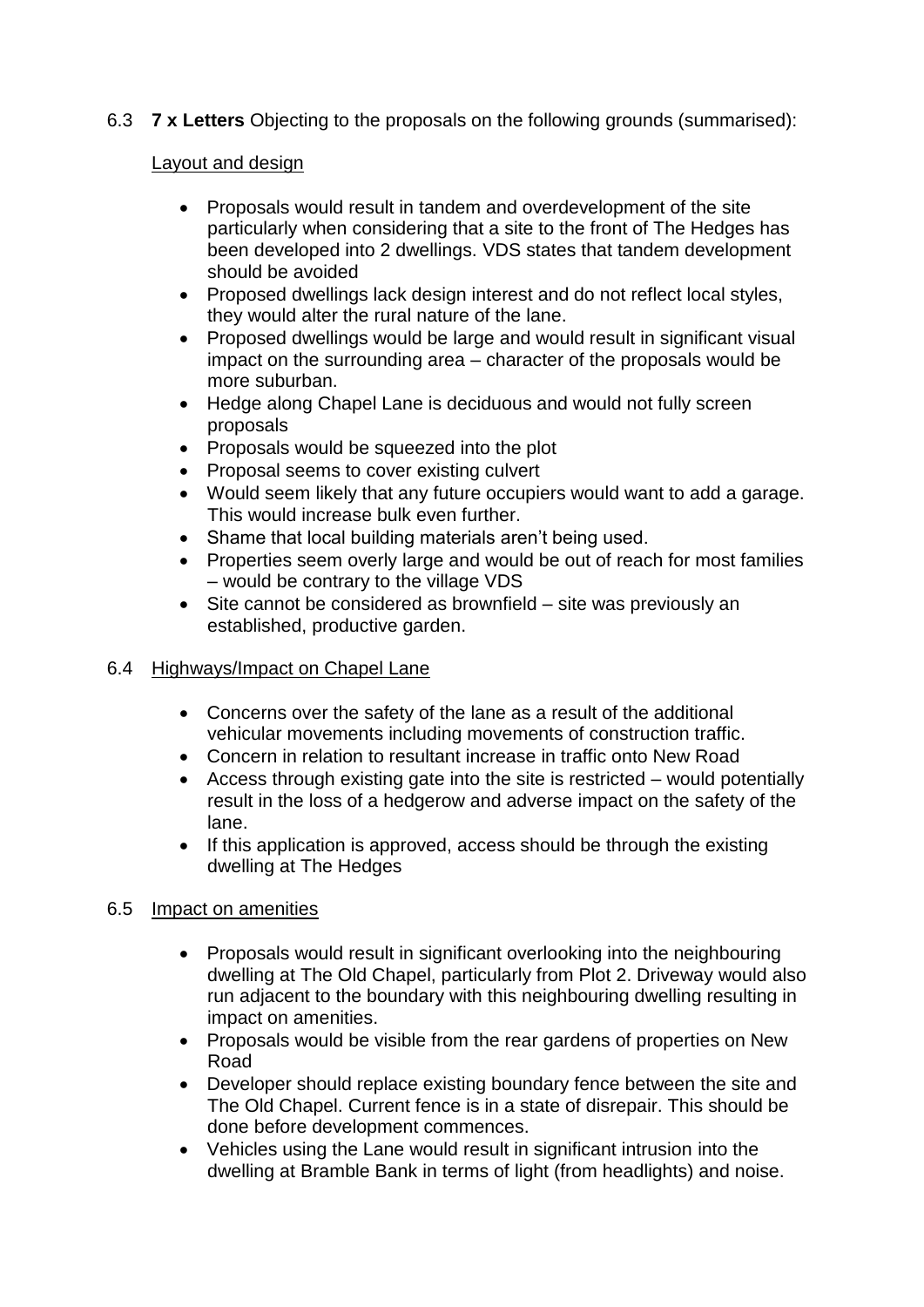• Neighbouring property at The Hedges would be dominated by Plot 1

# 6.6 Ecology

- Proposed ecology corridor works to and protection of remains unclear
- Development should take more account of the ecological importance of the site.

# 7.0 **POLICY**

7.1 Government Guidance National Planning Policy Framework (NPPF) National Planning Practice Guidance (NPPG)

# 7.2 Test Valley Borough Revised Local Plan (2016)(RLP)

COM2 – Settlement hierarchy

- E1 High quality development in the Borough
- E2 Protect, conserve and enhance the landscape character of the Borough
- E5 Biodiversity

E9 – Heritage

LHW4 – Amenity

- T1 Managing movement
- T2 Parking standards

# 7.3 Supplementary Planning Documents (SPD)

• Michelmersh & Timsbury Village Design Statement (VDS)

# 8.0 **PLANNING CONSIDERATIONS**

- 8.1 The main planning considerations are:
	- The principle of development
	- Impact on the character and appearance of the surrounding area
	- Residential amenity
	- Highways
	- Heritage
	- Ecology

# 8.2 **The principle of development**

The site is situated within a settlement boundary as defined by the Test Valley Borough Revised Local Plan 2016 (RLP). As such, policy COM2 of the RLP allows the development in principle provided it complies with the other relevant policies contained within the RLP.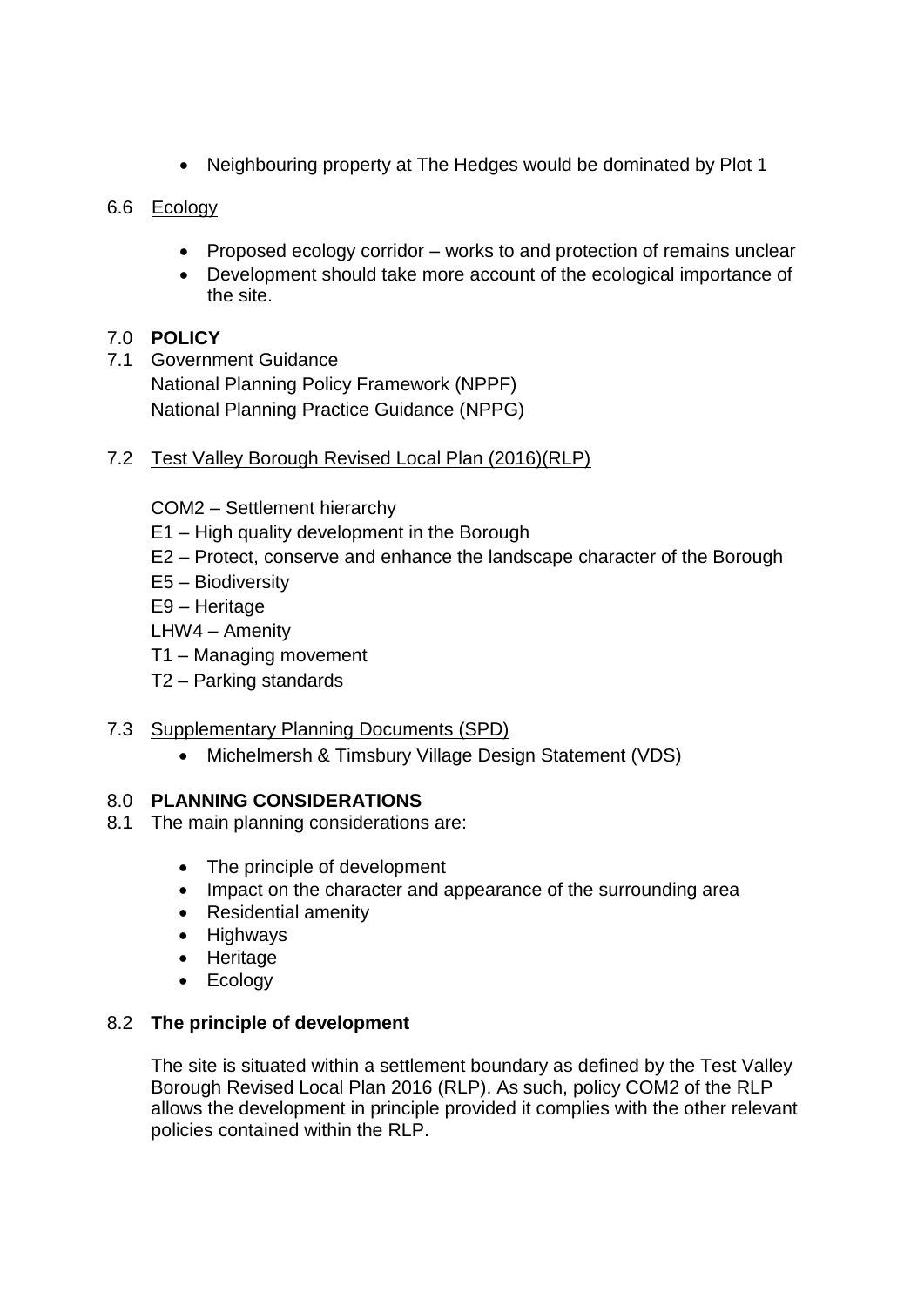## 8.3 **Impact on the character and appearance of the surrounding area**

The existing character of the surrounding area is described at paragraphs 2.0- 2.3 of this report. The proposals would continue the clustered form of dwellings around Chapel Lane. The overall scale and design of the proposed dwellings as described at paragraphs 3.1-3.4 is considered to satisfactorily integrate with the character and appearance of the surrounding dwellings. The 1.5 storey nature of the proposals with relatively low eaves and dormer windows is considered to integrate with the design of the immediate neighbouring properties at The Old Chapel and Bramble Bank. The differing appearance of each of the dwellings are consistent with the mix of dwelling designs seen in the vicinity of the site. With regards to height, the submitted street scene plan demonstrates that the overall height of the proposed dwellings would be consistent with dwellings in the surrounding area. Spaces provided between the dwellings would also be consistent with surrounding separation distances.

8.4 In relation to plot size, the table below shows the approximate sizes of plots surrounding the site and compares these with the proposed plot sizes. Please note that these measurements have been undertaken independently from those presented in the planning application by the case officer.

| <b>Property</b>                 | Approximate Plot Size (M <sup>2</sup> ) |  |
|---------------------------------|-----------------------------------------|--|
| Plot 1 (proposed)               | 579                                     |  |
| Plot 2 (proposed)               | 893                                     |  |
| The Hedges (proposed)           | 759                                     |  |
| <b>Bramble Bank</b>             | 686                                     |  |
| The Old Chapel                  | 567                                     |  |
| Willowbrook (fronting New Road) | 725                                     |  |
| <b>Warblers Cottage</b>         | 1324                                    |  |
| Pond Cottage                    | 3673                                    |  |
| Elizabethan Cottage             | 2642                                    |  |
| Wealden                         | 2035                                    |  |

The table shows that the immediate surrounding area is characterised by a variety of different sized plots from substantial sized plots to those properties to the west of the site to more modest plots immediately adjacent to it. It is considered that the resultant plot sizes for each of the new dwellings along with the plot size left for The Hedges would be comparable in size to those immediately adjacent to the site (The Old Chapel and Bramble Bank). They would not be seen in context with the larger plots to the west. As such it is considered that the proposed plot sizes would be appropriate to the character of the surrounding area.

8.5 Third party comments have raised concerns about the proposed development introducing a backland/tandem form of development and consider that this is not characteristic of the surrounding area. Whilst the dwellings would result in tandem development as the development would be located to the rear of The Hedges, it needs to be considered whether this form of development would result in any harm to the prevailing character of the area.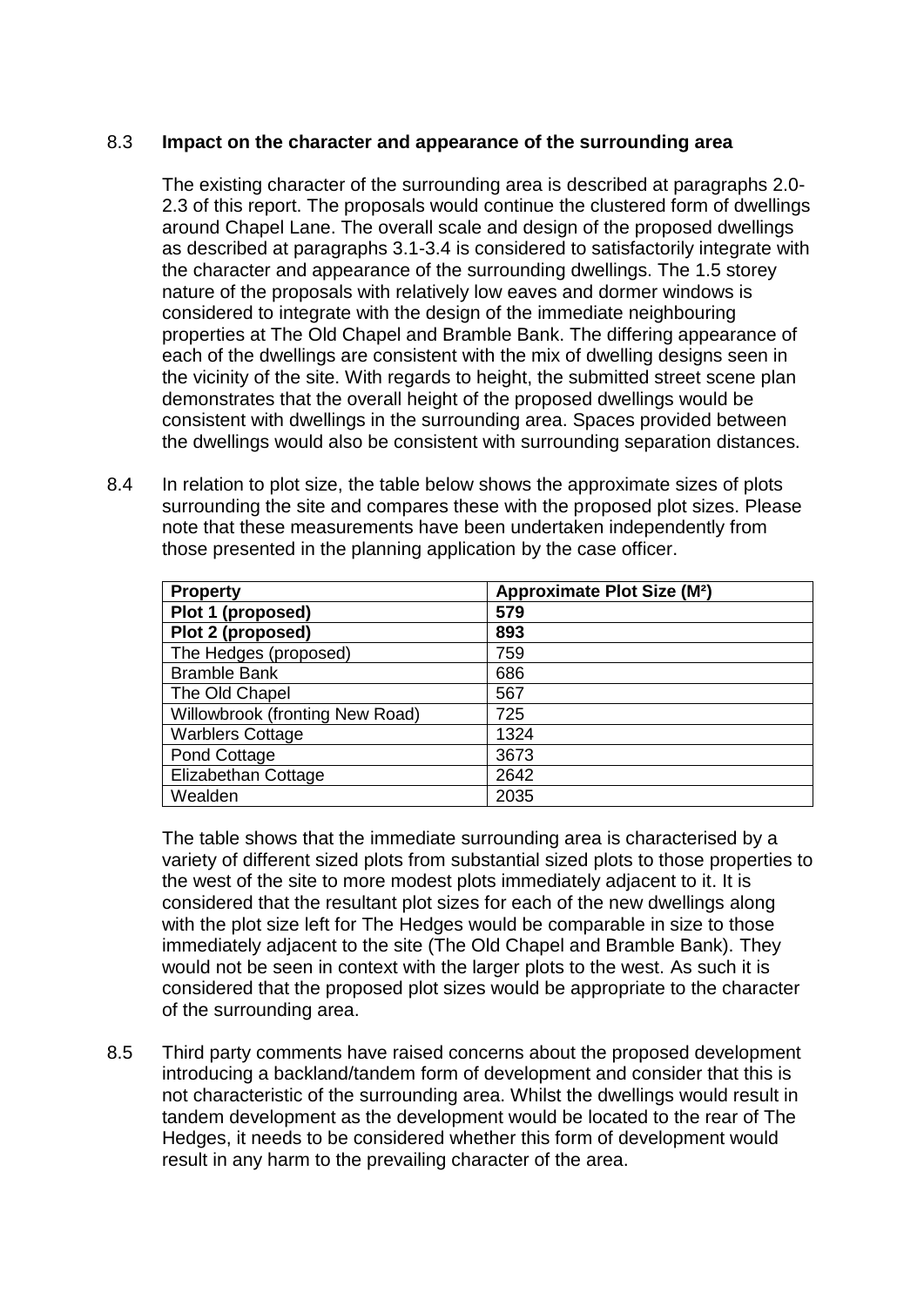- 8.6 The proposed development would not be seen in context with the strong linear form of development along New Road. Instead, the dwellings would be seen in context with the development along Chapel Lane which takes more of a clustered form, this being that there is no consistent building line, some dwellings face directly onto Chapel Lane with minimal separation whilst others, such as Pond Cottage and Whealden are set further back and/or side on to the PROW. The proposed dwelling at plot 1 would be sited so that it is face on to Chapel Lane, in keeping with dwellings immediately adjacent to the site (Bramble Bank, Warblers Cottage and The Old Chapel). Plot 2 would be set back from the PROW in a not dissimilar position relative to it than found with the dwelling at Pond Cottage.
- 8.7 As a result of the above, whilst the proposals would result in a tandem form of development when considering the position of the site to the rear of The Hedges, the form of the development proposed is considered to appropriately integrate with the more clustered form of development accessed from Chapel Lane. The proposals are considered to integrate, respect and complement the character of the area in accordance with policy E1 of the RLP.

#### 8.8 *Compliance with the Michelmersh and Timsbury Village Design Statement*

As part of the Michelmersh and TImsbury Village Design Statement (VDS), recommendations are made in relation to design, parking provision, boundary treatments and landscaping of new buildings (page 10 of the VDS refers). It is considered that the proposals respond positively to these recommendations as explained in the preceding paragraphs. Third party comments are concerned about the tandem nature of the development (point 8. of the recommendations in the VDS). The VDS recommends that this is 'avoided', it does not specifically rule out this type of development in the area. As discussed at paragraphs 8.5 – 8.7 above, it is not considered that the form of development in this instance would result in adverse harm on the character and appearance of the surrounding area.

# 8.9 **Residential amenity**

#### *Impact on The Old Chapel*

The Old Chapel is the adjacent neighbouring property to the north east of the site. Separation distances between the proposed dwelling and The Old Chapel are as follows.

| <b>Distance From</b>                      | Distance To                                      | Approximate Distance<br>(metres) |
|-------------------------------------------|--------------------------------------------------|----------------------------------|
| East side elevation of<br>plot 1          | <b>Boundary</b>                                  | 12.8                             |
| East side elevation of<br>plot 1          | South West corner of The Old<br>Chapel           | 20.5                             |
| North east (front)<br>elevation of plot 2 | Boundary                                         | 15                               |
| North east (front)<br>elevation of plot 2 | South West (rear) elevation of<br>The Old Chapel | 25                               |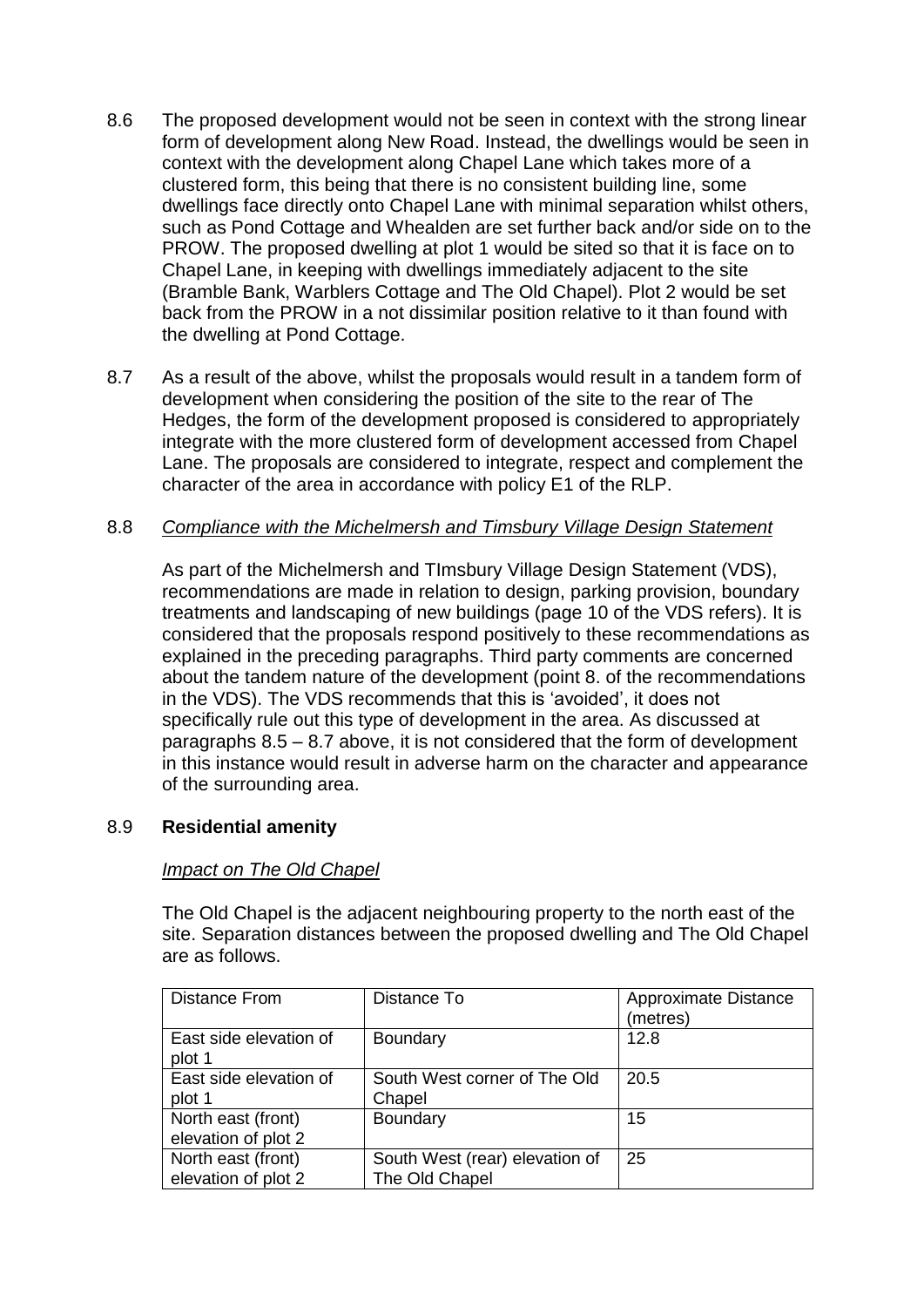As a result of this separation and as a result of the existing boundary vegetation, which is proposed to be retained, it is not considered that the proposed dwellings would result in any adverse impacts in terms of overbearing, overshadowing or loss of light.

- 8.10 In relation to overlooking, both the proposed dwellings would include windows on their elevations facing towards The Old Chapel. As a result of the separation distances shown in the table above, it is not considered that these windows would result in any adverse overlooking.
- 8.11 Concerns have been raised by the occupier of The Old Chapel on impacts the proposals would have on noise as the driveway to both properties would be adjacent to their boundary. Whilst it is anticipated that the occupier of The Old Chapel would hear vehicles accessing the new dwellings it is not considered that the movements associated with the development would result in such significant noise that their amenities would be adversely affected. Notwithstanding this, it is recognised that the surfacing of the proposed drive/parking areas would have an impact on how much noise is experienced from within the neighbouring property for example, driving and manoeuvring over gravel would result in more noise than driving over block paving, bonded gravel or tarmac. As a result, it is considered appropriate to recommend a condition be added to any permission requiring full details of the surfacing of the driveway/parking areas prior to them being installed.

#### 8.12 *Impact on Bramble Bank*

Due to the separation between the proposed development (approx. 24 metres front to front between plot 1 and Bramble Bank). It is not considered that the proposals would result in any adverse impacts on the amenities of the occupier of this dwelling in terms of overlooking, overbearing, overshadowing or loss of light.

- 8.13 Concerns have been raised by the occupier of Bramble Bank about impacts from vehicles using the access point in terms of both noise and from light intrusion as a result of headlights shining into their property. Whilst it is noted that headlights from vehicles using the access would be directed towards Bramble Bank, light towards the neighbouring property would be fleeting and much of it would be screened by the existing, boundary hedge along the frontage Chapel Lane frontage. As a result, it is not considered that the proposals would result in adverse impacts on the amenities of the occupier of Bramble Bank in terms of light intrusion.
- 8.14 In relation to noise, Bramble Bank is directly adjacent to Chapel Lane and thus it is expected that the occupiers of this dwelling would hear vehicles using the lane to access properties further along it. It is not considered that additional movements from the vehicles associated with the proposed dwellings would result in a material impact on the amount of vehicle noise experienced by the occupiers of Bramble Bank.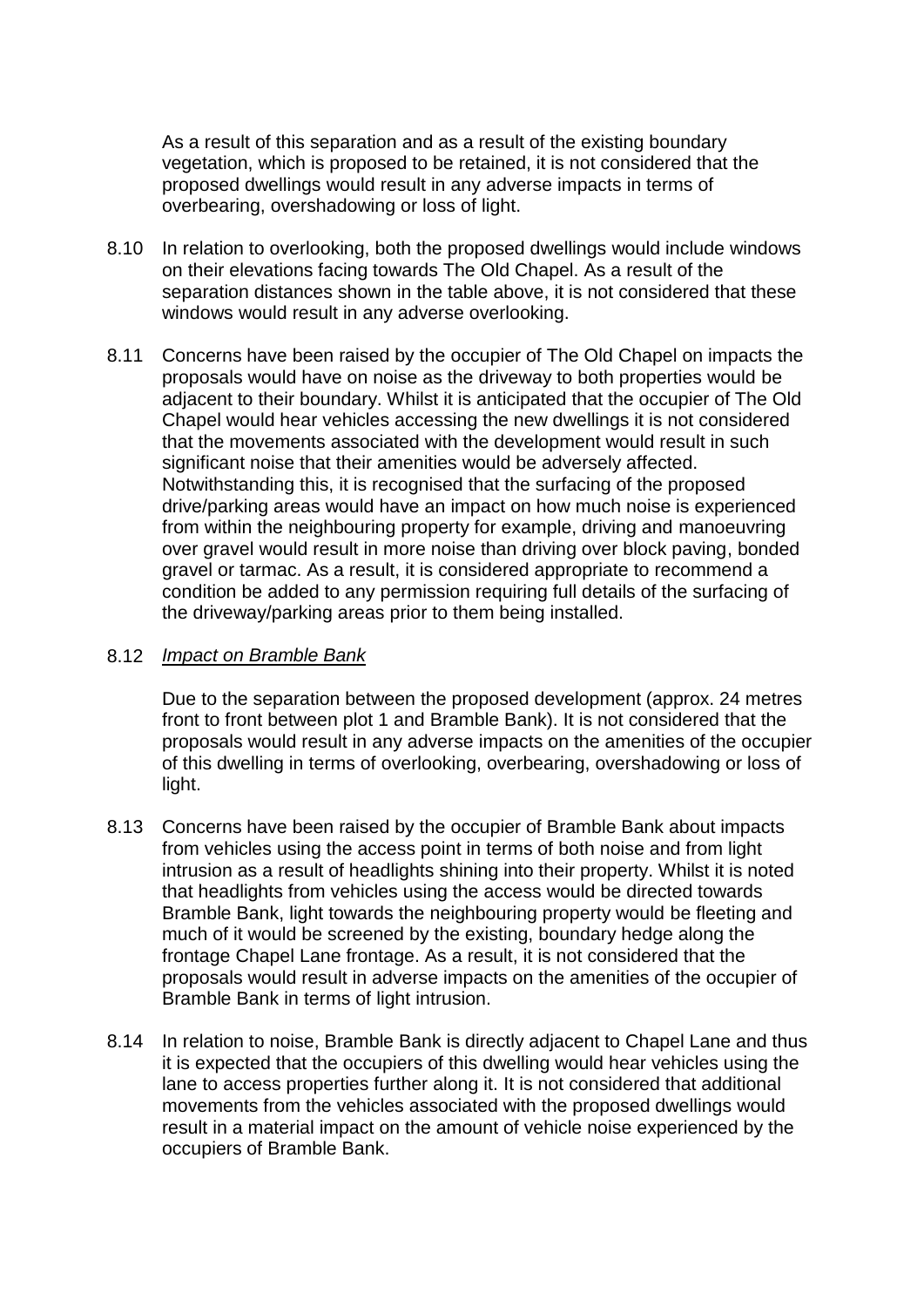### 8.15 *Impact on Pond Cottage*

Plot 2 would be located approximately 45 metres from the rear elevation of Pond Cottage. As a result of this separation it is not considered that the proposals would result in any adverse impacts on the amenities of the occupiers of this dwelling.

### 8.16 *Impact on The Hedges*

The western side elevation of the dwelling on plot 1 would be immediately adjacent to the rear boundary of The Hedges. This elevation of plot 1 would incorporate the front/rear projection as described at paragraph 3.3 of this report, would have a width of approximately 9.5 metres. The height of the eaves on this elevation would be approximately 3.6 metres, the roof would then slope away from the boundary to a height of approximately 6.8 metres. A single roof light would be provided in the roof slope. This would serve a bathroom. No other fenestration would be provided on this elevation.

- 8.17 The western side elevation of plot 1 would be located approximately 3.5 metres from the boundary with The Hedges. The bungalow of The Hedges is located a further 3.5 metres from the boundary. As such, separation between the dwelling at plot 1 and the rear elevation of The Hedges would be approximately 7 metres. As a result of the separation between the two dwellings and due to the scale of the proposed dwelling, being 1.5 storey in height with a relatively low eaves and with the roof sloping away from the boundary it is not considered that the proposed dwelling would result in any adverse overshadowing, overbearing or loss of light. In relation to overlooking, the proposed bathroom roof light can be conditioned so that it is obscurely glazed and non-opening in perpetuity. So that no further windows are installed on the western side elevation in the future, a condition is recommended removing the dwelling's permitted development rights to install further fenestration without first submitting an application to the Local Planning Authority. Subject to these conditions, it is not considered that the existing dwelling at The Hedges would be subject to any adverse overlooking.
- 8.18 Due to the separation between the dwelling proposed at plot 2 and The Hedges (approx. 17m) it is not considered that this dwelling would result in any adverse impacts on the amenities of the occupiers of the dwelling at The Hedges.

#### 8.19 *Amenities of future occupiers of the proposed dwellings*

As a result of the separation distances between the proposals and the surrounding neighbouring dwellings (discussed in the preceding paragraphs) it is not considered that the amenities of the occupiers of the proposed dwellings would be adversely affected.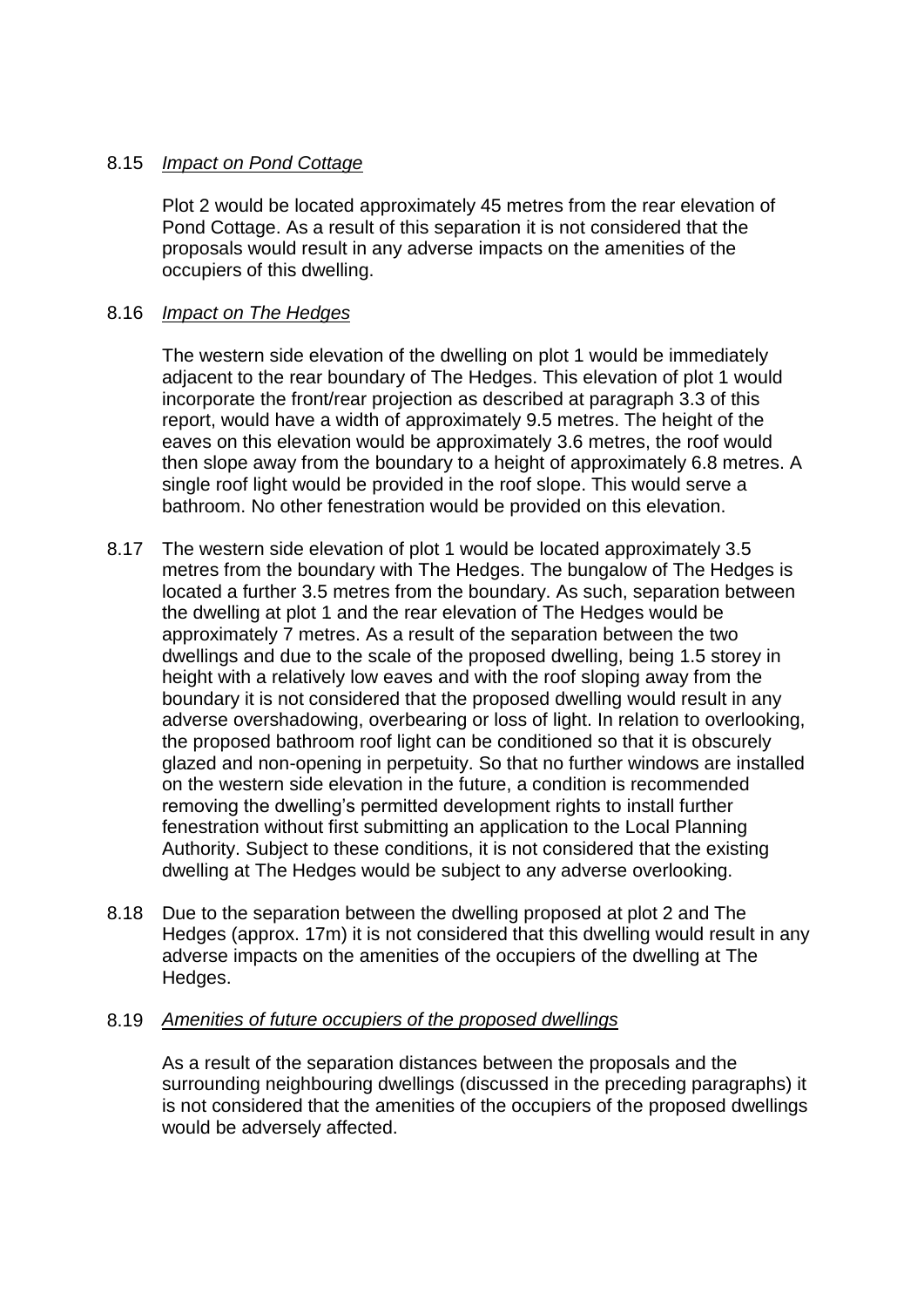#### 8.20 *Provision of private amenity space*

Policy LHW4(b) of the RLP requires residential developments to provide for private open space which would be appropriate for the needs of residents in the form of gardens or communal open space. In this instance both of the proposed dwellings would be provided with private rear gardens that are considered to be of an appropriate size for a 4 bedroom home and which would not be adversely overlooked/overshadowed. It is therefore considered that the proposals would provide private open space in the form of gardens which would be appropriate to the needs of future occupiers of the dwellings in accordance with policy LHW4(b).

#### 8.21 *Residential amenity summary*

As a result of the above, subject to conditions, it is not considered that the proposed development would result in any adverse impacts on the residential amenities of surrounding dwellings. The proposals are considered to comply with policies COM2, LHW4 and E8 of the RLP.

## 8.22 **Highways**

## Parking

Each property, being 4 bedrooms, would be required to provide 3 off-street parking spaces to accord with the parking standards set out at Annex G to the RLP. The submitted site layout plan demonstrates that space for 3 vehicles would be provided for each dwelling through the provision of adequately sized driveways. As a result, the proposals comply with policy T2 of the RLP.

#### 8.23 Impact on the local highway network

Each dwelling is to share an access drive taken from the existing access onto Chapel Lane. The application is supported by a drawing which demonstrates that vehicles can manoeuvre within the site to enable them to enter and leave in a forward gear.

- 8.24 The proposed development would have direct, vehicular access onto the Chapel Lane, which is a Public Right of Way (PROW). It should also be noted that the site benefits from an existing access onto Chapel Lane and that the PROW is currently used by vehicles to access surrounding dwellings. It is not considered that the additional movements associated with the development would be such that they would result in a severe impact on the safety of the PROW. It is not considered that the proposals would result a material impact on the function and character of the PROW. The proposals are therefore considered to comply with policy T1 of the RLP.
- 8.25 The highway authority at Hampshire County Council have been consulted on the proposals and have confirmed no objections.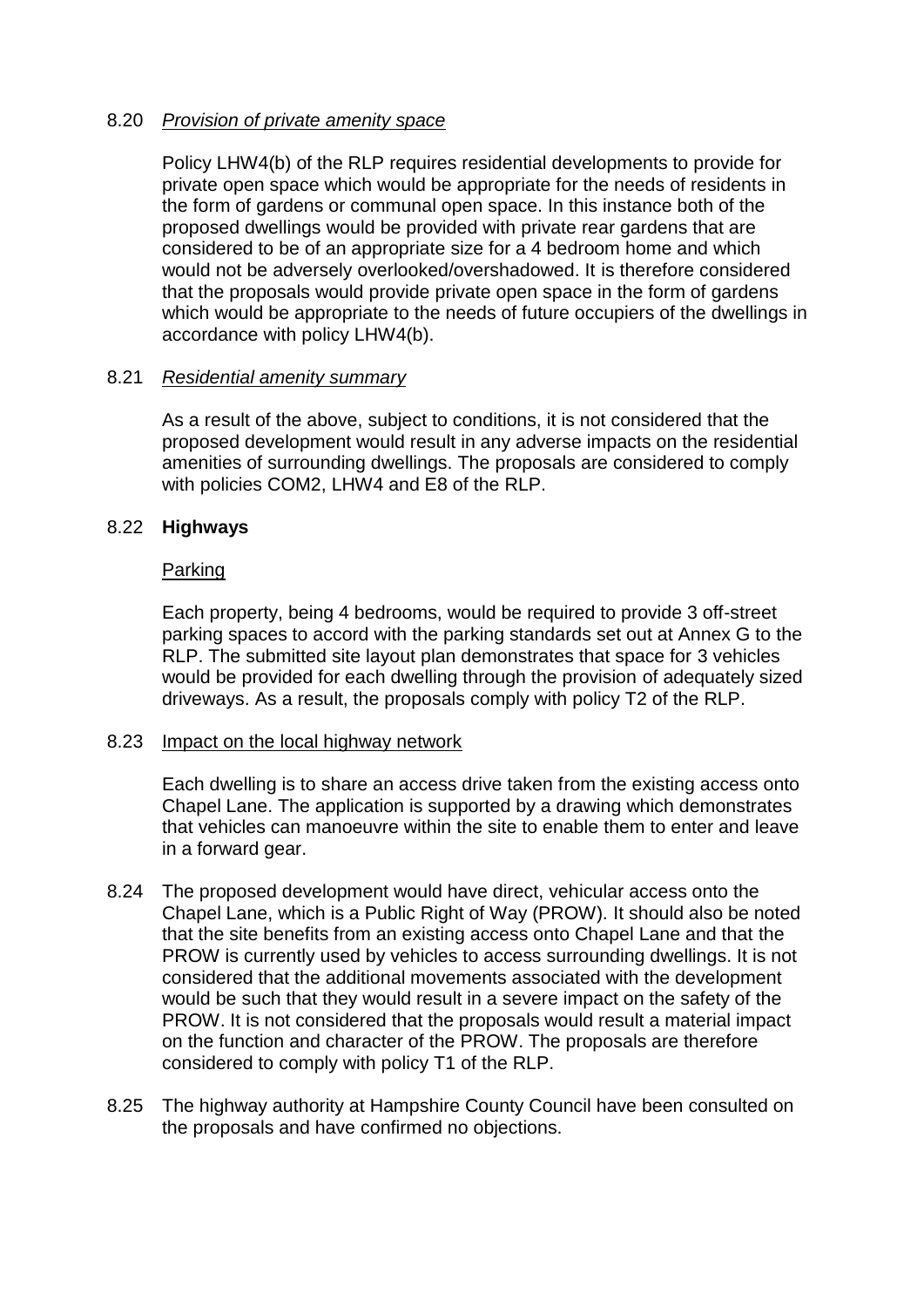#### 8.26 **Heritage**

There are Grade II listed properties within the vicinity of the site. Warblers Cottage, Elizabethan Cottage and Wealden are all Grade II listed and positioned together towards the end of Chapel Lane.

8.27 It is considered that the site is sufficiently separated from the above listed buildings both in terms of distance and through intervening built form so that the settings of these buildings would not be affected by the proposed development. The proposals are therefore considered to comply with policy E9 of the RLP.

#### 8.28 **Ecology**

#### *International sites – Nitrate Neutrality (Solent region)*

Natural England advises that there are high levels of nitrogen and phosphorus input to the water environment of the Solent region caused by wastewater from existing housing and from agricultural sources and that these nutrients are causing eutrophication at the designated nature conservation sites which includes the Solent Water SPA. This results in dense mats of green algae that are impacting on the Solent's protected habitats and bird species.

- 8.29 Natural England further advises that there is uncertainty as to whether new housing growth will further deteriorate designated sites. Work on this issue is on-going with the local planning authorities, the Environment Agency and the water companies that may lead to identified mitigation measures in the future. However, no mitigation strategy has yet been developed and no interim approach has yet been set up by Test Valley Borough Council. In the meantime, Natural England advises that one way to address the uncertainty is to achieve nutrient neutrality whereby an individual scheme would not add to nutrient burdens.
- 8.30 In the present case, it is considered that the proposed additional dwelling is likely to result in an increase in nitrate deposits entering the mains sewerage system and in turn, the treated effluent will be deposited in the Solent and Southampton Water SPA.
- 8.31 In response to the ongoing issue relating to nitrates entering the Solent, the Council has implemented a strategic nitrate offsetting mitigation scheme. This scheme is funded by developer contributions and will secure the offsetting of agricultural land previously used as a pig farm located at Roke, Awbridge. The contributions will ensure that the land is restored and maintained so that a substantial reduction in nitrate loading within the Solent catchment can be achieved. The offsetting scheme and management plan has been agreed with Natural England.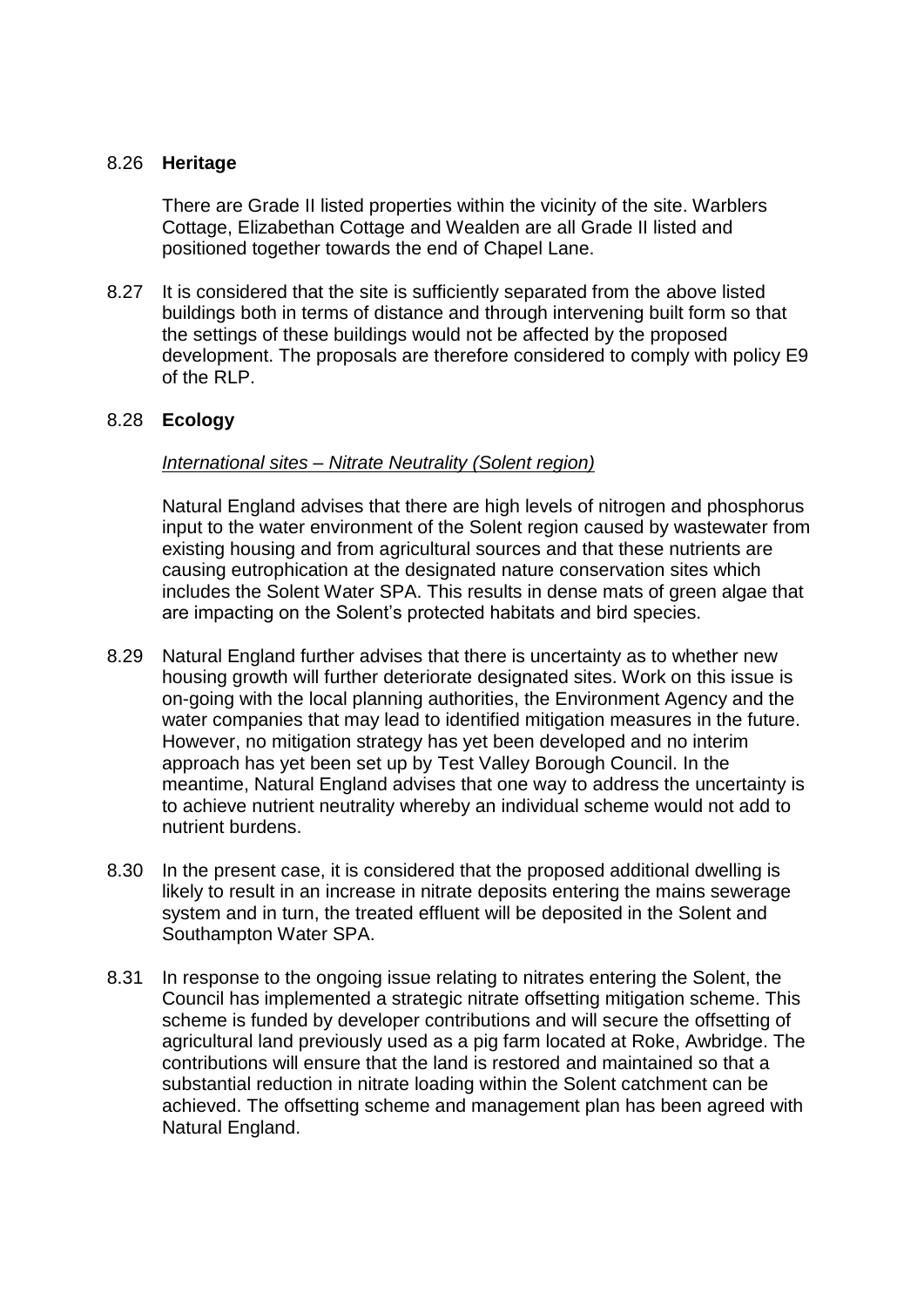8.32 The Council has purchased 'credits' from Roke Manor Ltd, the landowner of the offsetting site. A credit is a tariff which has been calculated based on the cost of implementing and maintaining the strategic offsetting scheme per kg/TN/yr saved. The applicant for this proposal has agreed to purchase the credits required to demonstrate that the development would achieve nitrate neutrality As a result, an appropriate assessment has been forwarded to Natural England for their consideration and they have agreed with the proposed mitigation. The applicant has confirmed that they would be willing to enter into an appropriate legal agreement to secure the required mitigation. Subject to the completion of a legal agreement, it is considered that there would be no adverse effect on the integrity of the designated sites with respect to nutrient neutrality. The proposals are therefore considered to comply with policy E5 of the RLP.

#### 8.33 New Forest SPA: Recreational Pressure

The development will result in a net increase in residential dwellings within 13.6km of the New Forest SPA. This distance defines the zone identified by research where new residents would be considered likely to visit the New Forest. The New Forest SPA supports a range of bird species that are vulnerable to impacts arising from increases in recreational use of the Forest that result from new housing development. It has been demonstrated through research, and agreed by Natural England that any net increase in dwellings would have a likely significant effect on the SPA when considered in combination with other plans and projects.

- 8.34 To address this issue, Test Valley Borough Council has adopted an interim mitigation strategy has been agreed that would fund the delivery of a new strategic area of alternative recreational open space that would offer the same sort of recreational opportunities as those offered by the New Forest. Therefore, it is considered necessary and reasonable to secure the appropriate contribution.
- 8.35 The applicant has confirmed that they would be happy to enter into an appropriate legal agreement to secure the required financial contribution. Subject to this being completed, it can be concluded that the development would not result in any adverse impacts on the integrity of the designated site. The proposals are considered to comply with policy E5 of the RLP in this regard.

#### 8.36 *On-site ecology*

The application is supported by an ecological appraisal (Cherry Tree Ecology Ltd November 2021). This gives a detailed account of the on-site ecology.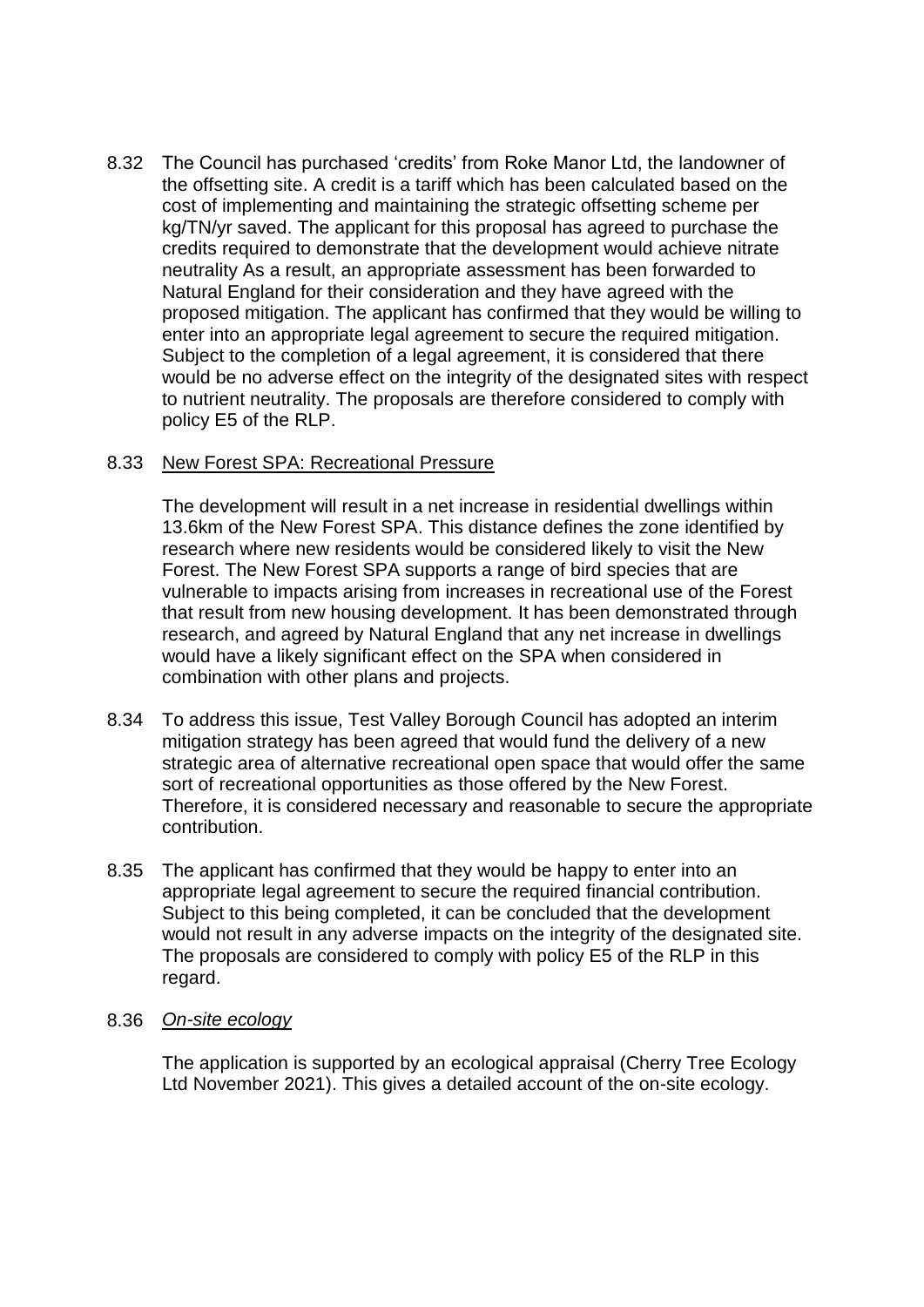### 8.37 Great Crested Newts (GCN)

GCN are protected under UK law by the Wildlife and Countryside Act 1981 (as amended) and under EU law by the Habitats Directive, which is transposed into UK law by the Conservation of Habitats and Species Regulations 2010 (as amended, commonly referred to as the Habitat Regulations). Local Planning Authorities are required to engage with the Regulations which state that planning permission should be granted (other concerns notwithstanding) unless:

- a) The development is likely to result in a breach of the EU Directive; and
- b) If a breach is considered likely, that the development is unlikely to be granted an EPS licence from Natural England to allow the development to proceed under a derogation from the law.

#### 8.38 *Is the development likely to result in a breach of the EU Directive?*

The information submitted with the application confirms that a small terrestrial population of GCN is present within the site. In addition, the site is adjacent to a mitigation licence receptor site with associated pond and hibernacula. The development would result in the loss of GCN terrestrial habit and would thus result in a breach of the EU Directive.

#### 8.39 *Is the development unlikely to be licensed?*

An EPS licence can only be granted if the development proposal is able to meet the following three tests:

8.40 1. The consented operation must be for 'preserving public health or public safety or other imperative reasons of overriding public interest including those of a social or economic nature and beneficial consequences of primary importance for the environment (Regulation 53(2)(e))

The proposed development would result in the provision of housing in a sustainable location, within a settlement boundary as defined by the RLP. The proposals would help to meet the housing provision as required by policy COM1 of the RLP. This would amount to an overriding social and economic public interest. It is considered therefore that this test can be met.

# 8.41 2. There must be no satisfactory alternative (Regulation 53(9)(a))

An alternative would be to provide housing on a different site. However, the applicant has confirmed that they do not control any other land within the locality that is capable of supporting the proposals. It is not certain that any other sites within the settlement boundary would come forward and would be suitable for the proposed development. Alternative sites could be available outside of the settlement boundary (defined as countryside) however such sites are not considered to be in a sustainable location. Policy COM2 of the RLP would not allow the development of such sites for general housing purposes. In relation to a 'do nothing' approach, this would not contribute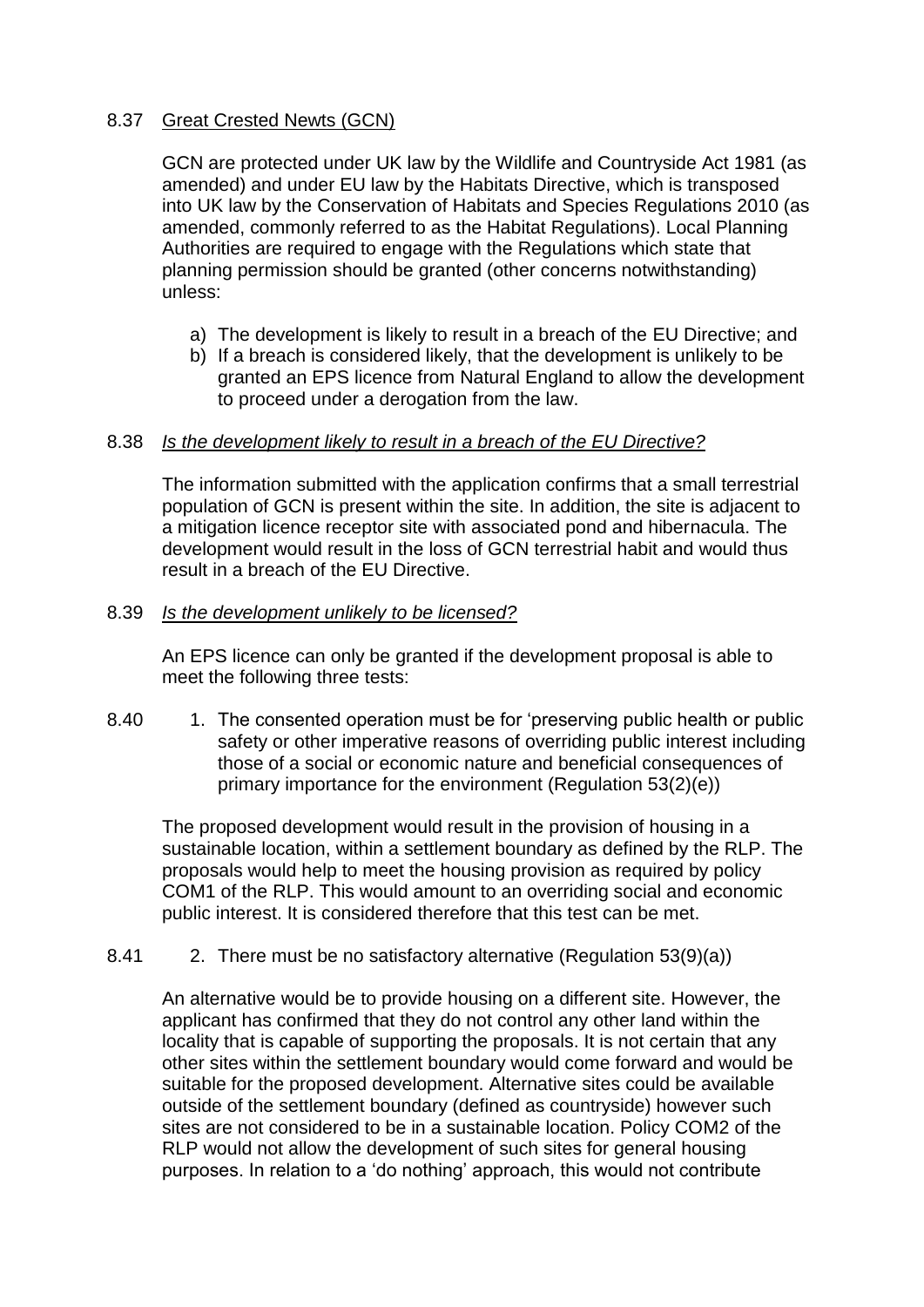towards the provision of housing as set out in the RLP. As a result of the above, it is considered that there is no satisfactory alternative to the proposed development. It is considered that this test can therefore be met.

8.42 3. The action authorised 'will not be detrimental to the maintenance of the population of the species concerned at a favourable conservation status in their natural range (Regulation 53(9)(b)).

In order to assess the development against this test, sufficient details must be available to show how killing/injury of GCN will be avoided and how impacts to GCN through habitat loss will be addressed, which should be proportionate and appropriate to the impacts as determined through the survey work.

- 8.43 Information submitted with the applicant outlines the proposed GCN mitigation and compensation strategy which includes the following:
	- Existing receptor site with pond and hibernacula to be retained and maintained. An additional area of terrestrial habitat will be retained and enhanced adjacent to the previous receptor site.
	- Proposed new scrub planting
	- Proposed new native species-rich hedgerow planting around the new gardens and also around the boundary of The Hedges
	- Reseeding of shady grassland mix in the felled area and grassland seeding in enhanced areas
	- Woodland/infill planting along the eastern and south eastern buffer zone
	- Management of the grassland, hedges, pond and woodland long-term.

The information confirms that exclusion fencing would be erected throughout the construction works along with the capture and exclusion of newt exercise (trapping and translocation to the receptor site). The works will be followed by post-monitoring surveys.

- 8.44 Part of the proposed mitigation includes the provision of a pond at the neighbouring property, Wealden. This property is outside the site and is not in control of the applicant. Notwithstanding this, the applicant has confirmed, through a 'Heads of Understanding' document that they have agreed with the owners of Wealden that a mitigation pond can be created within their boundary. The creation of the pond can therefore be controlled through the imposition of a Grampian condition on any permission.
- 8.45 The Council's ecologist has been consulted on the proposed mitigation and compensation strategy and has confirmed that they have no objections provided the strategy is secured through an appropriately worded condition on any permission. As such, it is considered that the third test can be met.
- 8.46 As a result of the above, subject to the mitigation being satisfactory, it is considered that it is likely that an EPS licence would be granted. It is considered that the proposals would be in accordance with the relevant regulations in relation to European protected species and would be in accordance with policy E5 of the RLP.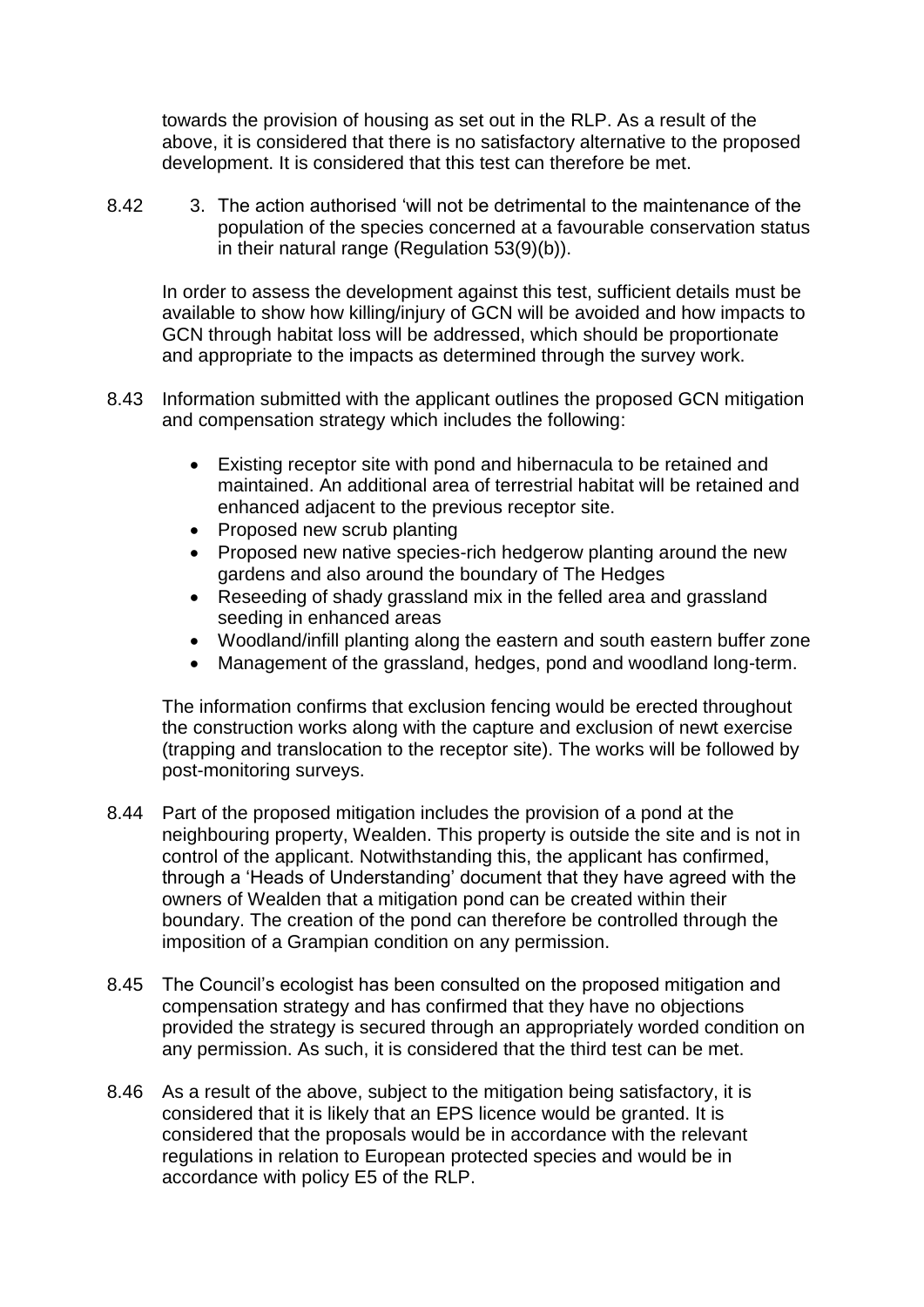# 8.47 Reptiles

In addition to GCN, slow-worm and grass snake have been identified within the application site. The submitted ecological information includes a reptile mitigation and compensation strategy. This is considered acceptable by the Council's ecologist subject to a condition securing its full implementation.

## 9.0 **CONCLUSION**

9.1 The proposals are considered acceptable in principle and, subject to conditions would not result in any adverse impacts on the character and appearance of the surrounding area, neighbour amenities, highways, heritage and ecology. The proposals are therefore considered to comply with the relevant policies contained within the Test Valley Borough Revised Local Plan 2016. Permission is therefore recommended subject to the completion of an appropriate legal agreement.

## 10.0 **RECOMMENDATION A**

**DELEGATE to the Head of Planning and Building subject to the completion of a legal agreement which secures the following:**

- **New Forest SPA mitigation (recreational pressure)**
- **Solent SPA mitigation (nitrates)**

**then PERMISSION subject to:**

- **1. The development hereby permitted shall be begun within three years from the date of this permission. Reason: To comply with the provision of Section 91 of the Town and Country Planning Act 1990 as amended by Section 51 of the Planning and Compulsory Purchase Act 2004.**
- **2. The development hereby permitted shall not be carried out except in complete accordance with the details shown on the submitted plans, numbers:**
	- **P121 – Site Location & Block Plan**
	- **P122 – Site Layout**
	- **P123 – Plot 1 Elevations**
	- **P124 – Plot 1 Floor Plans**
	- **P125 – Plot 2 Elevations**
	- **P126 – Plot 2 Floor Plans**
	- **P129 – Roof Plans**
	- **P134 – Parking Layout**

**Reason: For the avoidance of doubt and in the interests of proper planning.**

**3. Notwithstanding the submitted details no development shall take place above DPC level of the development hereby permitted until samples and details of the materials to be used in the construction of all external surfaces hereby permitted have been submitted to and approved in writing by the Local Planning Authority. Development shall be carried out in accordance with the approved** 

**details. Reason: To ensure the development has a satisfactory external appearance in the interest of visual amenities in accordance with Test Valley Borough Revised Local Plan (2016) Policy E1.**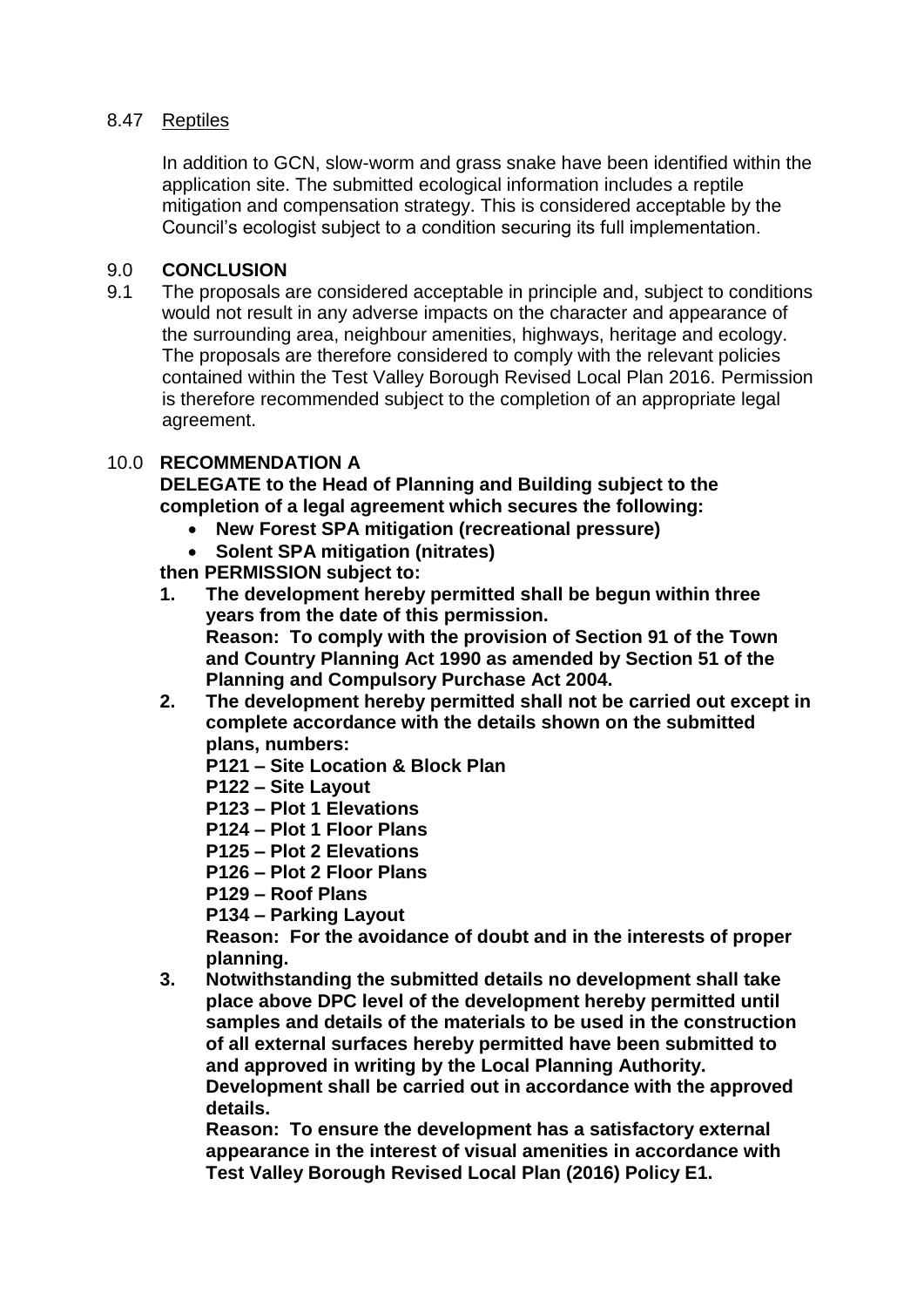**4. Notwithstanding the submitted details, no development shall take place above DPC level of the development hereby permitted until full details of hard and soft landscape works have been submitted to and approved in writing by the Local Planning Authority. Hard landscaping details shall include information on treatment of the entrance/gateway, external lighting and driveway materials. Soft landscape details shall include: planting plans; written specifications (including cultivation and other operations associated with plant and grass establishment); schedules of plants, noting species, plant sizes and proposed numbers/densities. Details shall also be submitted detailing the proposed implementation and maintenance/management of the landscaping. The development shall be carried out in accordance with the approved details.** 

**Reason: To improve the appearance of the site and enhance the character of the development in the interest of visual amenity, to contribute to the character of the local area and in the interests of surrounding residential amenities in accordance with Test Valley Borough Revised Local Plan (2016) Policies E1, E2 and E8.**

**5. The roof light on the west roof slope of plot 1 shall be fitted with obscure glazing and shall be non-opening unless the parts of the roof light which can be opened are more than 1.7 metres above the floor of the room in which the roof light is installed in accordance with details which, prior to the fitting of the roof light shall be submitted to and approved in writing by the Local Planning Authority. The roof light shall thereafter be retained as such at all times.** 

**Reason: To protect the amenity and privacy of the adjoining occupiers in accordance with Test Valley Borough Revised Local Plan (2016) Policy LWH4.**

**6. Notwithstanding the provisions of the Town and Country Planning (General Permitted Development) Order 2015 (or any order revoking and re-enacting that Order with or without modification), no windows/dormer windows/roof lights in the west elevation of plot 1 hereby permitted [other than those expressly authorised by this permission] shall be constructed. Reason: In order that the Local Planning Authority can exercise** 

**control in the locality in the interest of the local amenities in accordance with Test Valley Borough Revised Local Plan (2016) Policy LHW4.**

- **7. The development shall not be occupied until space has been laid out and provided for the parking and manoeuvring of vehicles to enable them to enter and leave the site in a forward gear in accordance with the approved plan and this space shall thereafter be reserved for such purposes at all times. Reason: In the interests of highway safety in accordance with Test Valley Borough Revised Local Plan (2016) Policy T1**
- **8. The development shall be undertaken in full accordance with Section 4 of the Ecological Appraisal (Cherry Tree Ecology Ltd 23 November 2021).**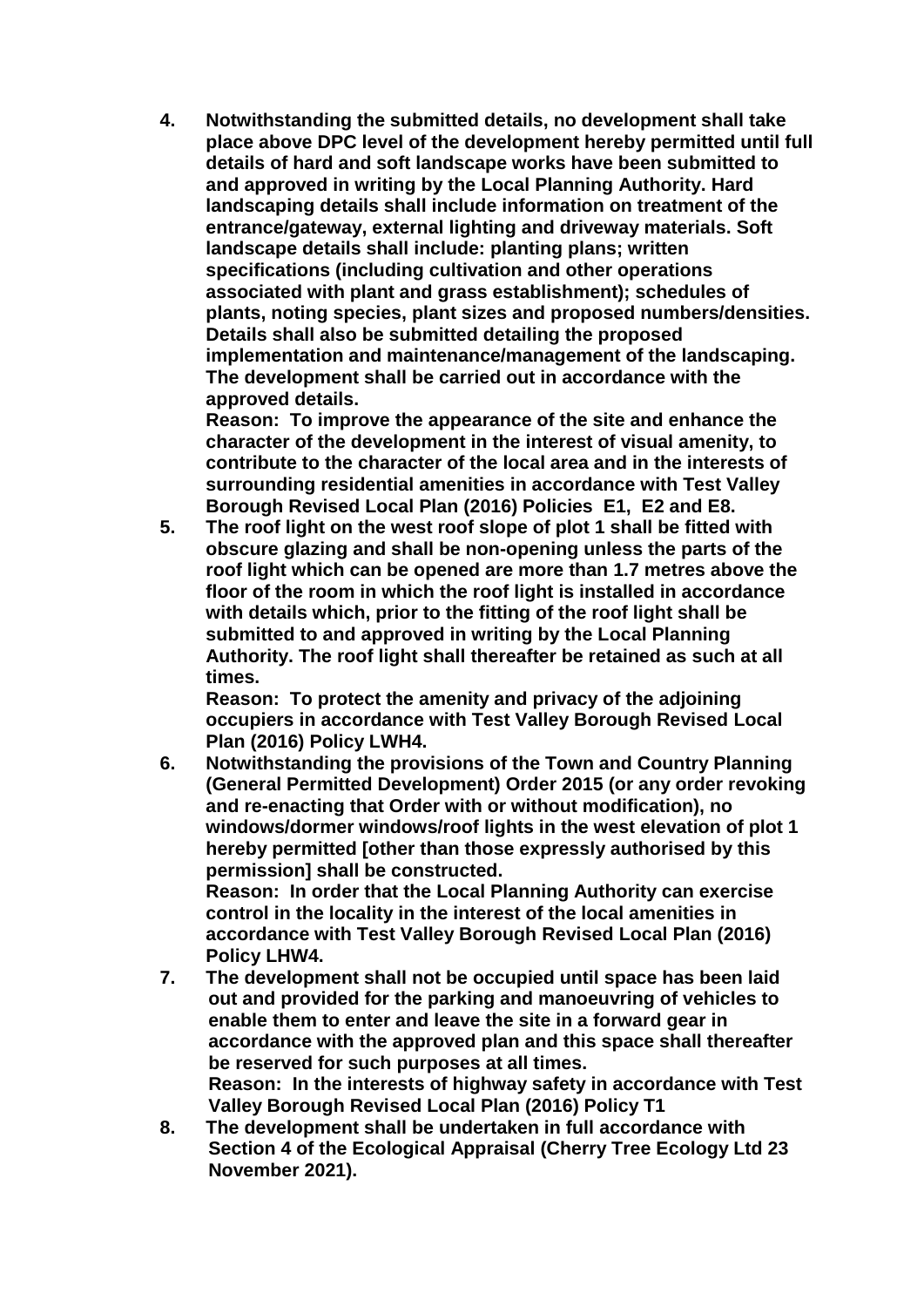**Reason: In the interests of safeguarding protected species in accordance with Test Valley Borough Revised Local Plan (2016) Policy E5.**

- **9. Following the post monitoring surveys (as described in section 4.63 of the Update Ecological Appraisal (Cherry Tree Ecology, 23 November 2021), a report shall be submitted in year 1 and year 3 post-construction by an ecologist to the Local Planning Authority for written approval, confirming that the proposed great crested newt compensatory measures are in place and are effective. Reason: In the interests of safeguarding protected species in accordance with Test Valley Borough Revised Local Plan (2016) Policy E5.**
- **10. No development shall take place until the pond, proposed to be created at the adjacent site at Wealden has been created and is available to be used as habitat for Great Crested Newts in full accordance with the submitted Update Ecological Appraisal (Cherry Tree Ecology, 23 November 2021). Reason: In the interests of safeguarding protected species in**

**accordance with Test Valley Borough Revised Local Plan (2016) Policy E5.**

**Notes to applicant:**

- **1. In reaching this decision Test Valley Borough Council (TVBC) has had regard to the National Planning Policy Framework and takes a positive and proactive approach to development proposals focused on solutions. TVBC work with applicants and their agents in a positive and proactive manner offering a pre-application advice service and updating applicants/agents of issues that may arise in dealing with the application and where possible suggesting solutions.**
- **2. Please note that this decision does not grant planning permission for the formation of a pond at the adjacent property known as Wealden. Whether the formation of the pond constitutes an engineering operation is a matter of fact and degree. The applicant should be aware that the pond proposed as mitigation for Great Crested Newts may require planning permission in its own right.**